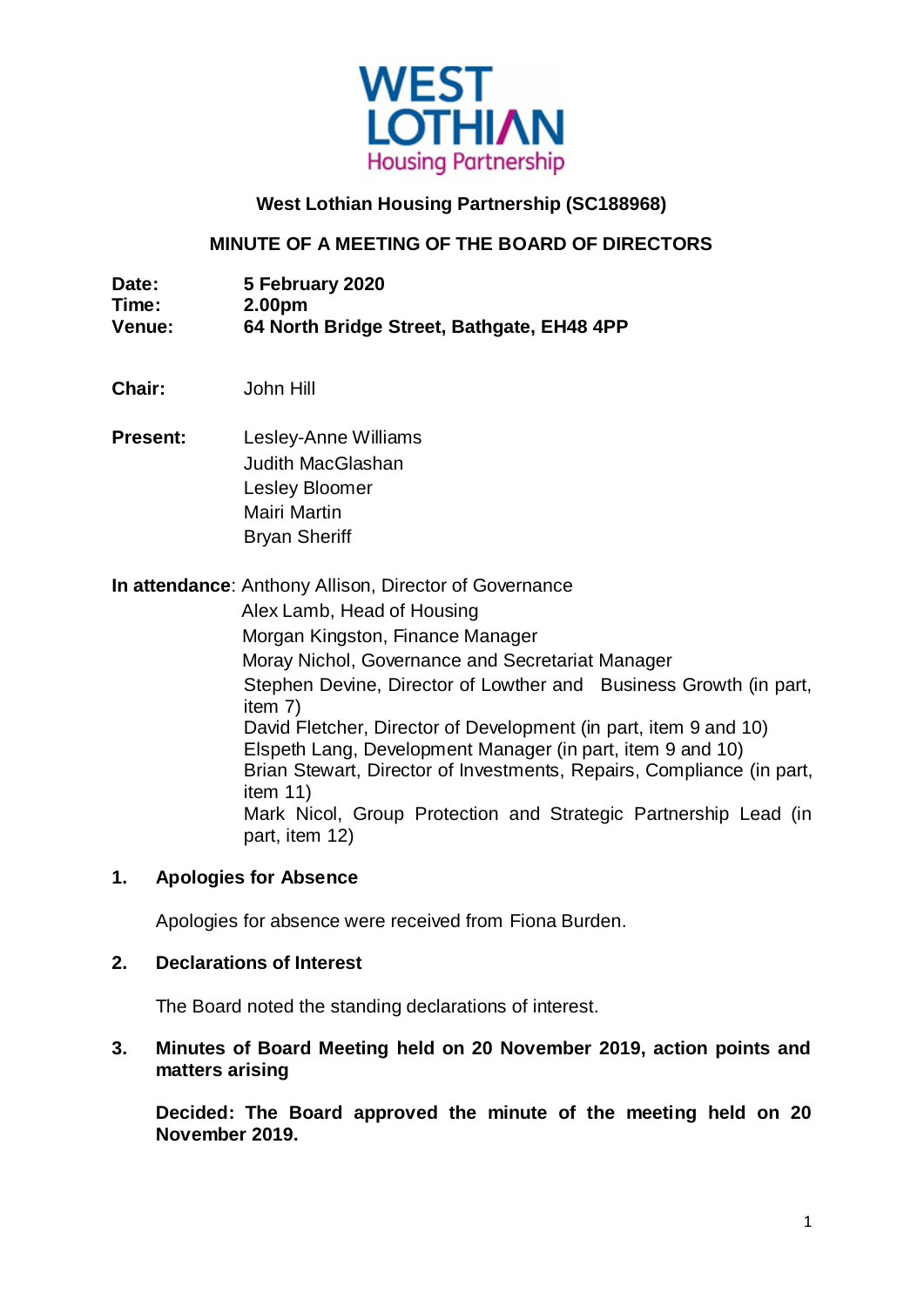## **4. Chair's Update (verbal)**

The Chair advised the Board that Bill Yeoman has taken the decision to step down from the Board and provided an update on further progress with recruitment. The Chair confirmed the date of the forthcoming Governing Our Group event.

## **5. Rent and others charges 2020/21**

The Board received a report on feedback from our consultation on the 2020/21 rent and service charge increase and a presentation on our analysis of the level or rent and service charges as a percentage of household income, based on the Scottish Federation of Housing Associations (SFHA) affordability toolkit.

The Board discussed the affordability of rents for our tenants, how rents compare with other Registered Social Landlords and feedback from tenants on our rent increase proposals.

## **Decided: The Board:**

- **1) Considered the feedback received through the extensive consultation process with tenants on our 2020/21 rent increase;**
- **2) Approved a 3.4% rent and service charge increase for 2020/21 and that we formally write to tenants to confirm this; and**
- **3) Approved the proposal to change the date on which the rent increase is applied.**

## **6. Financial Projections 2020/21**

The Board received an update on projections for investment in assets and services over the five-year period to 2025, in support of our strategic ambitions.

The Board discussed in particular our capital investment programme and planned maintenance costs associated with our cyclical maintenance programme. The Board discussed the new build funding profile, in particular the EBITDA MRI interest cover ratio, and sought assurance that cash flow is sufficient to service intra-group debt across the 5-year programme.

The Board considered the sensitivity analysis undertaken to show the potential impact of key risk factors on our business plan and discussed key assumptions including the level of rent arrears relating to the impact of Universal Credit.

## **Decided: The Board:**

- **1) Approved the updated financial projections for investment in assets and services over the five-year period to 2025; and**
- **2) Agreed that the projected 2020/21 figures form the basis of next year's annual budget which will be presented to the Board for final approval in March.**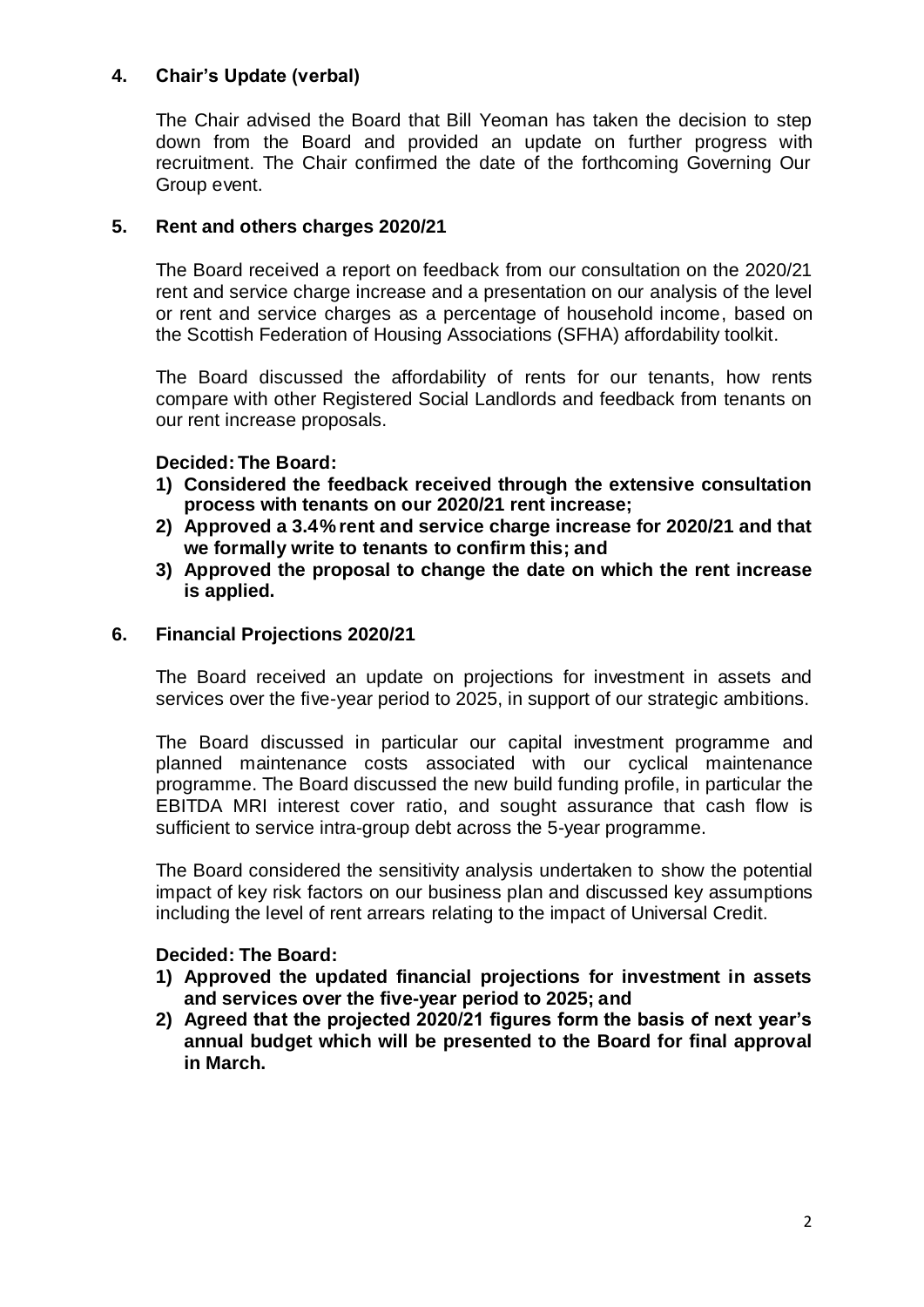## **7. Update on proposed transfer of housing stock from Barony**

The Board received an update on the proposed transfer of Barony's housing stock to WLHP and discussed the conclusions of due diligence undertaken. It was confirmed that the proposed transfer of Barony's housing stock to WLHP is progressing to plan and we are now working to conclude the transfer, taking account of the interdependencies with the wider restructuring involving Barony's care activities and properties that are not transferring to WLHP.

### **Decided: The Board:**

- **1) Noted progress in developing the transfer of Barony's housing stock including the positive result of the tenant ballot and findings from due diligence;**
- **2) Agreed, subject to there being no material changes, the draft transfer agreement at Appendix 4; and**
- **3) Delegated authority to any Board member, the Group Chief Executive, Group Director of Finance, Director of Treasury or Group Company Secretary to execute such documents as are required to give effect to the transactions and complete required filings with Companies House.**

#### **8. Inspiring Ambition, Unleashing Potential: Our Strategy 2020-25**

The Board received the West Lothian Housing Partnership strategy 2020-2025 following the approval of the Group strategy in October 2019 by the Wheatley Group Board.

The Board discussed in particular our management of the transition of Barony tenants and housing stock to WLHP, our focus on the environmental services and working with partners to alleviate homelessness.

The Board reflected on the themes of the strategy and proposed a greater emphasis is placed on our ambitions in relation to health, wellbeing and the environment.

The Board discussed the setting of performance targets, specifically in the relation to the time to re-let properties and the percentage of properties allocated to homeless applicants. It was confirmed that a new performance framework is being developed and will be brought back to Board.

#### **Decided: The Board approved the summary West Lothian Housing Partnership Strategy 2020-2025: Inspiring Ambition, Unleashing Potential.**

#### **9. [redacted]**.

#### **10. Five Year Development Programme**

The Board received a presentation and report on the five-year development programme. The Board discussed in particular the key risk that we do not identify a pipeline of development opportunities to realise our assumed development programme.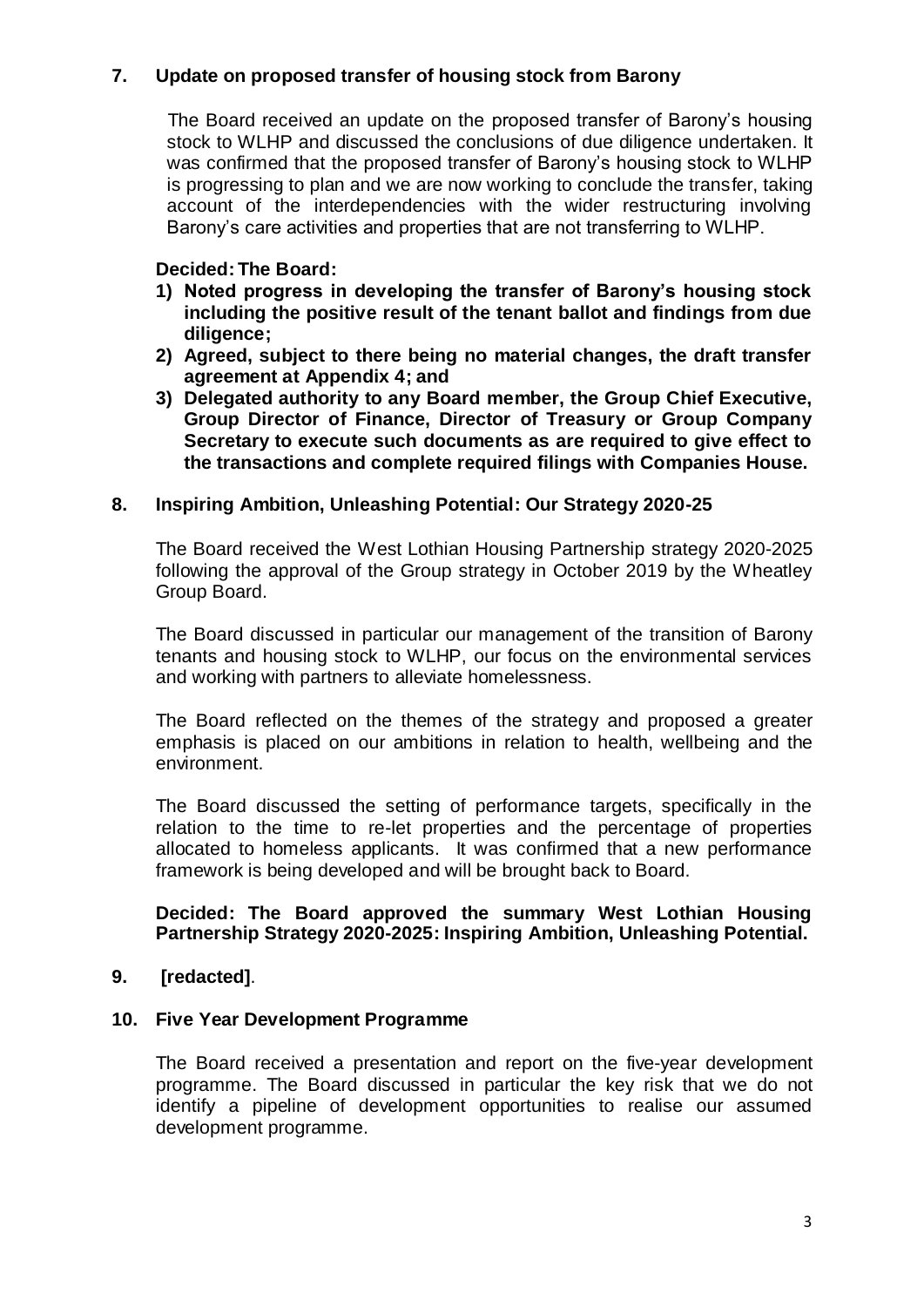**Decided: The Board:**

- **1) Approved the WLHP five-year development programme as summarised in this report; and**
- **2) Noted that the five-year development programme will be reviewed annually and presented for approval to the Board, in conjunction with the presentation of the Group Business Plan.**

#### **11. Core Investment Programme 2019/20 Update**

The Board received an update on the progress of West Lothian Housing Partnership's Core Investment programme for 2019/20. The Board discussed our approach to communicating with tenants the type of work included in the programme and when it is likely to commence. The Board requested more detail on the programme during the forthcoming year be reported to Board. It was confirmed a five-year core investment programme will be brought to the next meeting for the Board to consider.

**Decided: The WLHP Board noted this report and our continuing commitment to deliver our 5-year investment programme by 2020.**

### **12. Fire Safety update (presentation)**

The Board received an update on our approach to fire safety.

### **13. Finance Report for the period to 31 December 2019**

The Board received an overview of the Finance report for the period to 31 December 2019.

#### **Decided: The Board:**

- **1) Noted the management accounts for the period to 31 December 2019 at Appendix 1; and**
- **2) Approved the intra-group facility agreement and delegated authority to the Chair, any Board member, Group Chief Executive, Group Director of Finance, Director of Treasury or Group Company Secretary to execute.**

### **14. Housing Performance 2019/20 - Quarter 3**

The Board received a report of progress on the Delivery Plan Measures and Projects for Quarter 3.

**Decided: The Board noted the content of this report and the actions highlighted within it to maintain and improve performance.**

#### **15. Board succession planning**

The Board were provided with feedback from the 2019 Board appraisal process and a revised 3-year succession plan for approval.